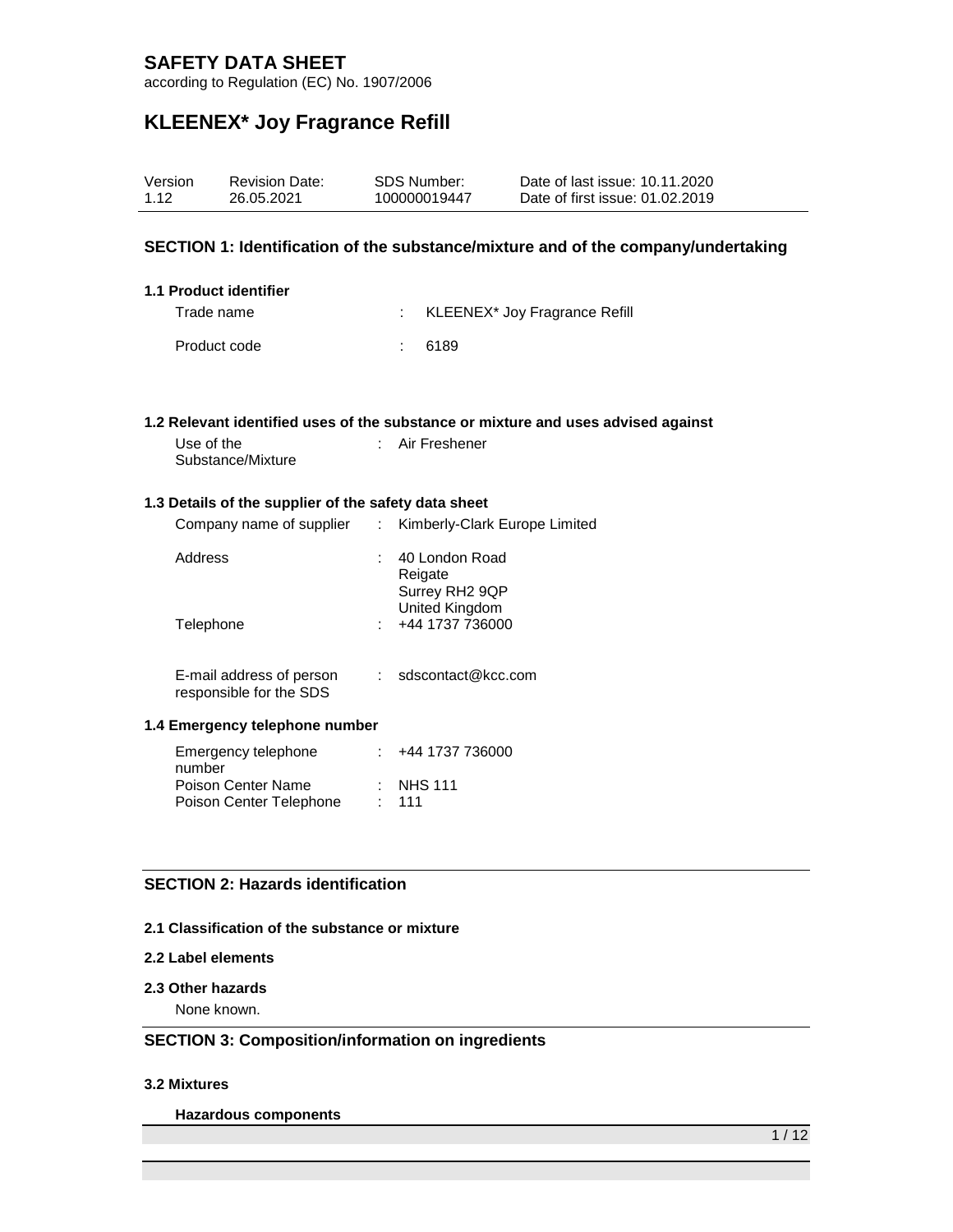according to Regulation (EC) No. 1907/2006

# **KLEENEX\* Joy Fragrance Refill**

| Version<br>1.12 |             | <b>Revision Date:</b><br>26.05.2021                                | <b>SDS Number:</b><br>100000019447                           | Date of last issue: 10.11.2020<br>Date of first issue: 01.02.2019 |                          |
|-----------------|-------------|--------------------------------------------------------------------|--------------------------------------------------------------|-------------------------------------------------------------------|--------------------------|
|                 |             | Chemical name                                                      | CAS-No.<br>EC-No.<br>Index-No.<br><b>Registration number</b> | Classification                                                    | Concentration<br>(% w/w) |
|                 |             | Butanol, 3-methoxy-3-methyl-                                       | 56539-66-3<br>260-252-4                                      | Eye Irrit. 2; H319                                                | $>= 5 - < 10$            |
|                 | propan-2-ol |                                                                    | 67-63-0<br>200-661-7<br>603-117-00-0                         | Flam. Lig. 2; H225<br>Eye Irrit. 2; H319<br>STOT SE 3; H336       | $>= 5 - < 10$            |
|                 |             | 1,3,4,6,7,8-hexahydro-4,6,6,7,8,8-<br>hexamethylindeno[5,6-c]pyran | 1222-05-5<br>214-946-9<br>603-212-00-7                       |                                                                   | $>= 0.1 - < 0.25$        |

For explanation of abbreviations see section 16.

### **SECTION 4: First aid measures**

#### **4.1 Description of first aid measures**

| General advice          | No hazards which require special first aid measures.                                                |
|-------------------------|-----------------------------------------------------------------------------------------------------|
| If inhaled              | Not required under normal use.                                                                      |
| In case of skin contact | : Wash off with soap and plenty of water.<br>If skin irritation persists, call a physician.         |
| In case of eye contact  | Immediately flush eye(s) with plenty of water.<br>If eye irritation persists, consult a specialist. |
| If swallowed            | Not required under normal use.<br>÷                                                                 |
|                         |                                                                                                     |

#### **4.2 Most important symptoms and effects, both acute and delayed**

Symptoms : No hazards which require special first aid measures.

#### **4.3 Indication of any immediate medical attention and special treatment needed**

| Treatment |  | No hazards which require special first aid measures. |
|-----------|--|------------------------------------------------------|
|-----------|--|------------------------------------------------------|

### **SECTION 5: Firefighting measures**

| 5.1 Extinguishing media           |                                                                |
|-----------------------------------|----------------------------------------------------------------|
| Suitable extinguishing media      | Alcohol-resistant foam<br>Carbon dioxide (CO2)<br>Dry chemical |
| Unsuitable extinguishing<br>media | : Do NOT use water jet.                                        |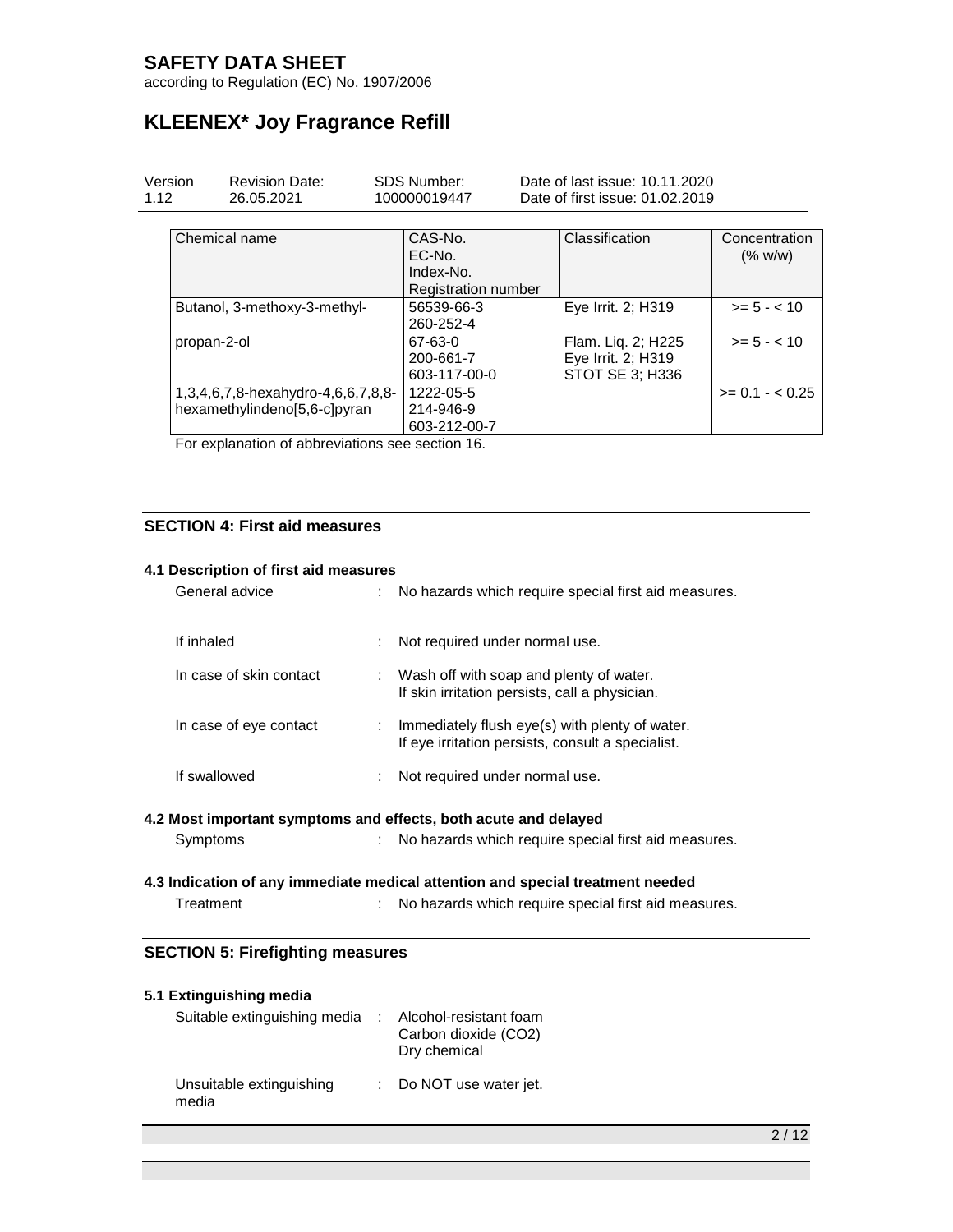according to Regulation (EC) No. 1907/2006

# **KLEENEX\* Joy Fragrance Refill**

| Version                                | <b>Revision Date:</b>                                                   |    | <b>SDS Number:</b>                                                                                                                                                   | Date of last issue: 10.11.2020                                 |  |
|----------------------------------------|-------------------------------------------------------------------------|----|----------------------------------------------------------------------------------------------------------------------------------------------------------------------|----------------------------------------------------------------|--|
| 1.12                                   | 26.05.2021                                                              |    | 100000019447                                                                                                                                                         | Date of first issue: 01.02.2019                                |  |
|                                        |                                                                         |    |                                                                                                                                                                      |                                                                |  |
|                                        |                                                                         |    |                                                                                                                                                                      |                                                                |  |
|                                        | 5.2 Special hazards arising from the substance or mixture               |    |                                                                                                                                                                      |                                                                |  |
|                                        | Specific hazards during<br>firefighting                                 | ÷  | No special precautions required.                                                                                                                                     |                                                                |  |
| products                               | Hazardous combustion                                                    |    |                                                                                                                                                                      | No hazardous combustion products are known                     |  |
|                                        |                                                                         |    |                                                                                                                                                                      | No hazardous combustion products are known                     |  |
|                                        | 5.3 Advice for firefighters                                             |    |                                                                                                                                                                      |                                                                |  |
|                                        | Special protective equipment :<br>for firefighters                      |    |                                                                                                                                                                      | In the event of fire, wear self-contained breathing apparatus. |  |
| Further information                    |                                                                         |    | Use water spray to cool unopened containers.<br>Fire residues and contaminated fire extinguishing water must<br>be disposed of in accordance with local regulations. |                                                                |  |
|                                        | <b>SECTION 6: Accidental release measures</b>                           |    |                                                                                                                                                                      |                                                                |  |
|                                        | 6.1 Personal precautions, protective equipment and emergency procedures |    |                                                                                                                                                                      |                                                                |  |
|                                        | Personal precautions                                                    |    | Ensure adequate ventilation.                                                                                                                                         |                                                                |  |
|                                        |                                                                         |    | Remove all sources of ignition.                                                                                                                                      |                                                                |  |
|                                        |                                                                         |    |                                                                                                                                                                      |                                                                |  |
|                                        | <b>6.2 Environmental precautions</b>                                    |    |                                                                                                                                                                      |                                                                |  |
| Environmental precautions              |                                                                         | ÷. |                                                                                                                                                                      | Prevent product from entering drains.                          |  |
|                                        | 6.3 Methods and material for containment and cleaning up                |    |                                                                                                                                                                      |                                                                |  |
|                                        | Methods for cleaning up                                                 |    | Wipe up with absorbent material (e.g. cloth, fleece).                                                                                                                |                                                                |  |
|                                        | 6.4 Reference to other sections                                         |    |                                                                                                                                                                      |                                                                |  |
|                                        |                                                                         |    |                                                                                                                                                                      |                                                                |  |
| For personal protection see section 8. |                                                                         |    |                                                                                                                                                                      |                                                                |  |

### **SECTION 7: Handling and storage**

### **7.1 Precautions for safe handling**

| Advice on safe handling                            | : No special handling advice required.                                      |
|----------------------------------------------------|-----------------------------------------------------------------------------|
| Advice on protection against<br>fire and explosion | Keep product and empty container away from heat and<br>sources of ignition. |
| Hygiene measures                                   | General industrial hygiene practice.                                        |

### **7.2 Conditions for safe storage, including any incompatibilities**

| Requirements for storage | Keep container tightly closed in a dry and well-ventilated |
|--------------------------|------------------------------------------------------------|
| areas and containers     | place.                                                     |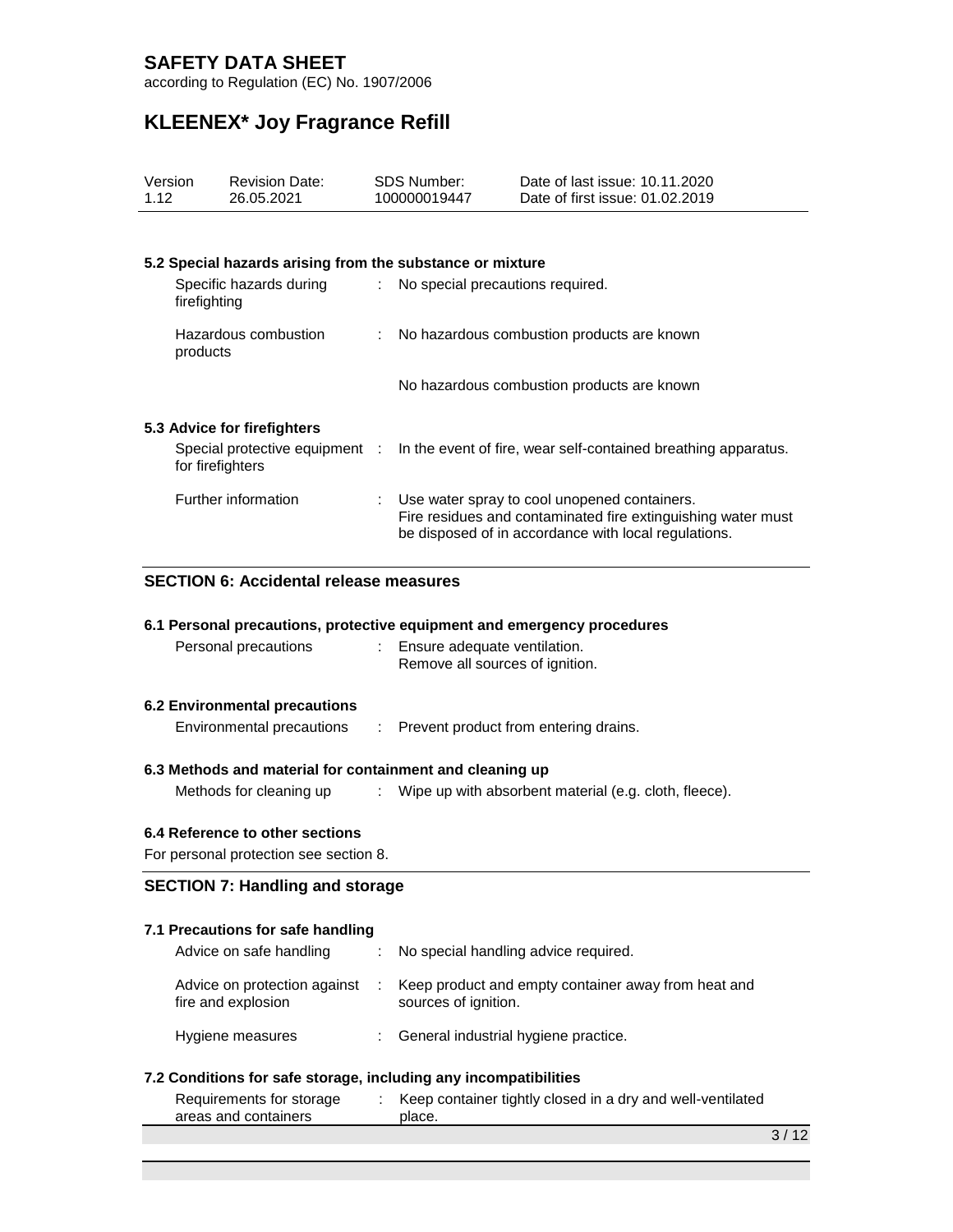according to Regulation (EC) No. 1907/2006

# **KLEENEX\* Joy Fragrance Refill**

| Version<br>1.12 | SDS Number:<br><b>Revision Date:</b><br>26.05.2021<br>100000019447      |   |               | Date of last issue: 10.11.2020<br>Date of first issue: 01.02.2019                                              |
|-----------------|-------------------------------------------------------------------------|---|---------------|----------------------------------------------------------------------------------------------------------------|
|                 | Advice on common storage<br>Further information on<br>storage stability | ÷ |               | No special restrictions on storage with other products.<br>No decomposition if stored and applied as directed. |
|                 | 7.3 Specific end use(s)<br>Specific use(s)                              |   | Air Freshener |                                                                                                                |

### **SECTION 8: Exposure controls/personal protection**

#### **8.1 Control parameters**

### **Occupational Exposure Limits**

| Components  | CAS-No. | Value type (Form<br>of exposure) | Control parameters     | <b>Basis</b> |
|-------------|---------|----------------------------------|------------------------|--------------|
| propan-2-ol | 67-63-0 | TWA                              | $400$ ppm              | GB EH40      |
|             |         |                                  | 999 mg/m3              |              |
|             |         | <b>STEL</b>                      | 500 ppm<br>1,250 mg/m3 | GB EH40      |

#### **8.2 Exposure controls**

#### **Personal protective equipment**

| Eye protection             | ÷  | Not required under normal use.                                     |
|----------------------------|----|--------------------------------------------------------------------|
| Hand protection<br>Remarks |    | not required under normal use                                      |
| Skin and body protection   |    | not required under normal use                                      |
| Respiratory protection     | ÷. | Not required under normal use.                                     |
|                            |    | No personal respiratory protective equipment normally<br>required. |
| Protective measures        |    | No special protective equipment required.                          |

### **SECTION 9: Physical and chemical properties**

### **9.1 Information on basic physical and chemical properties**

| Appearance          | $:$ liquid                  |
|---------------------|-----------------------------|
| pH                  | : No information available. |
| Melting point/range | $: 0^{\circ}$ C             |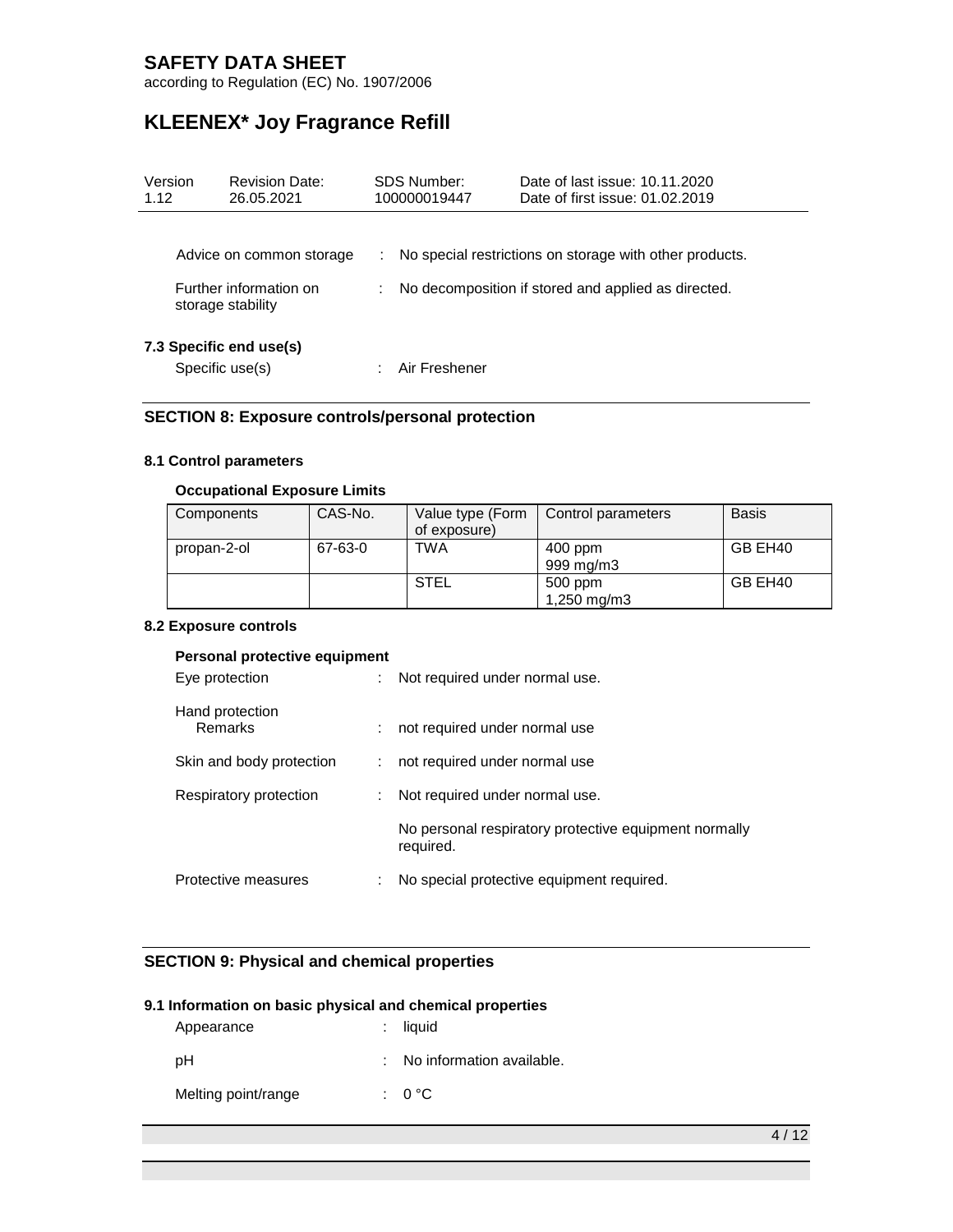according to Regulation (EC) No. 1907/2006

# **KLEENEX\* Joy Fragrance Refill**

| Version<br>1.12       | <b>Revision Date:</b><br>26.05.2021                                     |    | SDS Number:<br>100000019447 | Date of last issue: 10.11.2020<br>Date of first issue: 01.02.2019                                                |
|-----------------------|-------------------------------------------------------------------------|----|-----------------------------|------------------------------------------------------------------------------------------------------------------|
|                       | Boiling point/boiling range                                             | ÷. | 100 $\degree$ C             |                                                                                                                  |
| Flash point           |                                                                         | t. | 46 °C                       |                                                                                                                  |
|                       | Flammability (solid, gas)                                               |    |                             | Not classified as a flammability hazard                                                                          |
|                       | Upper explosion limit / Upper : No data available<br>flammability limit |    |                             |                                                                                                                  |
|                       | Lower explosion limit / Lower : No data available<br>flammability limit |    |                             |                                                                                                                  |
| 9.2 Other information | Flammability (liquids)                                                  |    |                             | Does not sustain combustion., Not classified as supporting<br>combustion according to the transport regulations. |

### **SECTION 10: Stability and reactivity**

#### **10.1 Reactivity**

Stable under recommended storage conditions.

### **10.2 Chemical stability**

No decomposition if stored and applied as directed.

# **10.3 Possibility of hazardous reactions** Hazardous reactions : Vapours may form explosive mixture with air. **10.4 Conditions to avoid** Conditions to avoid : Heat, flames and sparks.

#### **10.5 Incompatible materials**

Materials to avoid : Strong acids and oxidizing agents

### **10.6 Hazardous decomposition products**

Stable under recommended storage conditions.

#### **SECTION 11: Toxicological information**

#### **11.1 Information on toxicological effects**

**Acute toxicity**

#### **Components:**

### **propan-2-ol:**

Acute oral toxicity : LD50 Oral (Rat): 5,840 mg/kg Method: OECD Test Guideline 401 GLP: no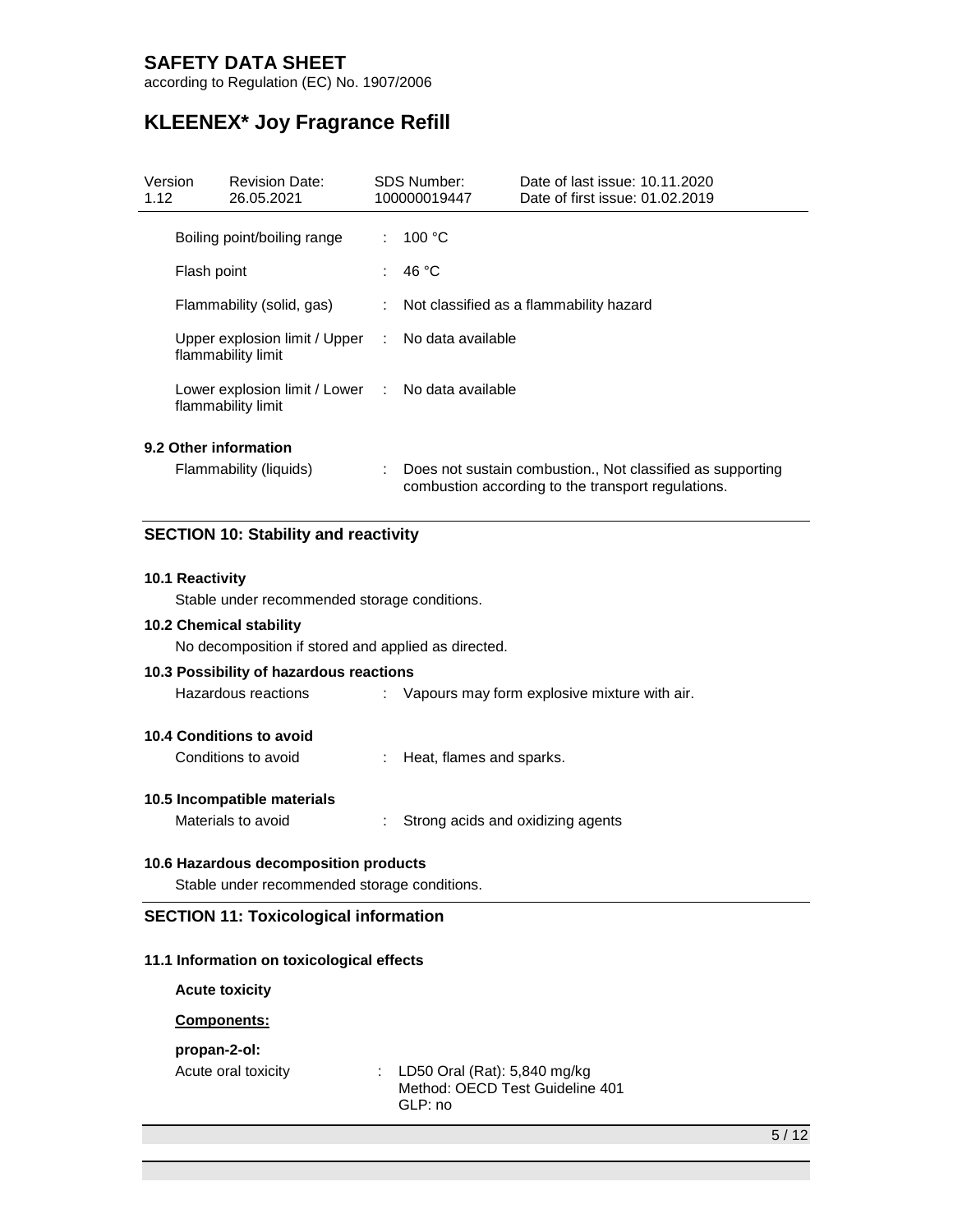according to Regulation (EC) No. 1907/2006

| Version<br>1.12 | <b>Revision Date:</b><br>26.05.2021                             |    | <b>SDS Number:</b><br>100000019447                                                           | Date of last issue: 10.11.2020<br>Date of first issue: 01.02.2019                                                          |
|-----------------|-----------------------------------------------------------------|----|----------------------------------------------------------------------------------------------|----------------------------------------------------------------------------------------------------------------------------|
|                 |                                                                 |    | <b>Remarks: See User Free Text</b>                                                           |                                                                                                                            |
|                 |                                                                 |    | LD50 Oral (Rat): 1,870 mg/kg                                                                 |                                                                                                                            |
|                 | Acute inhalation toxicity                                       | t. | Exposure time: 6 h<br>Test atmosphere: vapour<br>Method: OECD Test Guideline 403<br>GLP: yes | LC50 (Rat, male and female): $> 10000$ ppm                                                                                 |
|                 |                                                                 |    | LC50 (Rat): 72,600 mg/m3<br>Exposure time: 4 h                                               |                                                                                                                            |
|                 | Acute dermal toxicity                                           | ÷. | Method: OECD Test Guideline 402<br>GLP: no<br><b>Remarks: See User Free Text</b>             | LD50 Dermal (Rabbit): 12,800 mg/kg                                                                                         |
|                 |                                                                 |    |                                                                                              | LD50 Dermal (Rabbit): 4,059 mg/kg                                                                                          |
|                 | 1,3,4,6,7,8-hexahydro-4,6,6,7,8,8-hexamethylindeno[5,6-c]pyran: |    |                                                                                              |                                                                                                                            |
|                 | Acute oral toxicity                                             | ÷. | LD50 Oral (Rat): > 3,250 mg/kg<br>myristate                                                  | Remarks: 65% HHCB in either diethyl phthalate or isopropyl                                                                 |
|                 | Acute dermal toxicity                                           |    | myristate<br>no deaths occurred                                                              | LD50 Dermal (Rabbit): > 3,250 mg/kg<br>Remarks: 65% HHCB in either diethyl phthalate or isopropyl                          |
|                 | <b>Skin corrosion/irritation</b>                                |    |                                                                                              |                                                                                                                            |
|                 | <b>Product:</b>                                                 |    |                                                                                              |                                                                                                                            |
|                 | Remarks                                                         |    |                                                                                              | According to the classification criteria of the European Union,<br>the product is not considered as being a skin irritant. |
|                 | <b>Components:</b>                                              |    |                                                                                              |                                                                                                                            |
|                 | propan-2-ol:                                                    |    |                                                                                              |                                                                                                                            |
|                 | Species                                                         |    | Rabbit<br>4 hrs                                                                              |                                                                                                                            |
|                 | Exposure time<br>Method                                         |    | No information available.                                                                    |                                                                                                                            |
|                 | Result                                                          |    | No skin irritation                                                                           |                                                                                                                            |
|                 | <b>GLP</b><br>Remarks                                           |    | no<br>See User Free Text                                                                     |                                                                                                                            |
|                 | 1,3,4,6,7,8-hexahydro-4,6,6,7,8,8-hexamethylindeno[5,6-c]pyran: |    |                                                                                              |                                                                                                                            |
|                 | Species                                                         |    | Rabbit                                                                                       |                                                                                                                            |
|                 | Method<br>Result                                                |    | <b>OECD Test Guideline 404</b><br>No skin irritation                                         |                                                                                                                            |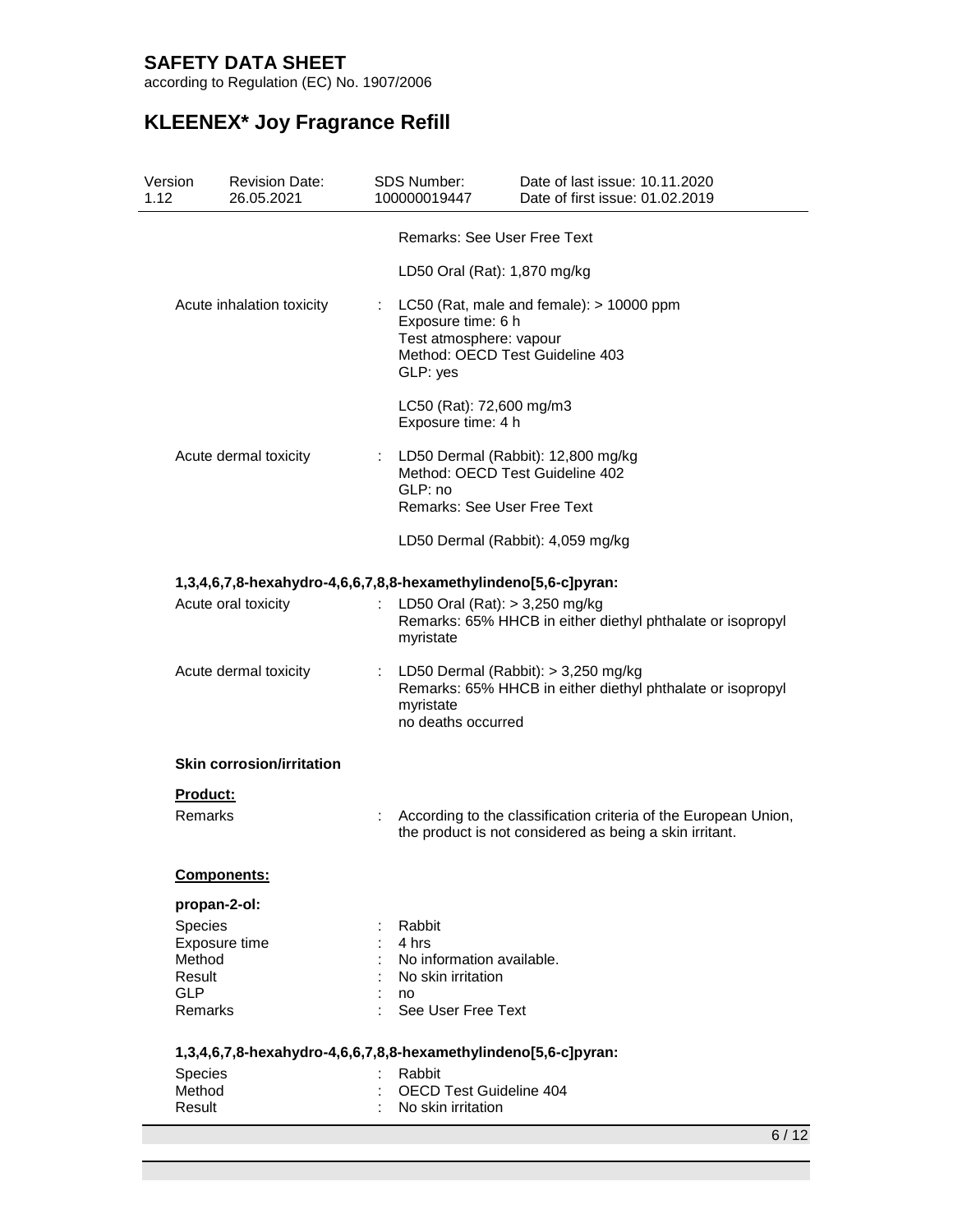according to Regulation (EC) No. 1907/2006

| Version<br>1.12 |                                                               | <b>Revision Date:</b><br>26.05.2021                             |   | SDS Number:<br>100000019447                                               | Date of last issue: 10.11.2020<br>Date of first issue: 01.02.2019 |  |
|-----------------|---------------------------------------------------------------|-----------------------------------------------------------------|---|---------------------------------------------------------------------------|-------------------------------------------------------------------|--|
|                 | <b>GLP</b>                                                    |                                                                 | ÷ | yes                                                                       |                                                                   |  |
|                 |                                                               | Serious eye damage/eye irritation                               |   |                                                                           |                                                                   |  |
|                 |                                                               | Components:                                                     |   |                                                                           |                                                                   |  |
|                 | Assessment                                                    | Butanol, 3-methoxy-3-methyl-:                                   |   | Irritating to eyes.                                                       |                                                                   |  |
|                 | propan-2-ol:                                                  |                                                                 |   |                                                                           |                                                                   |  |
|                 | Species<br>Method<br>Result<br><b>GLP</b>                     |                                                                 |   | Rabbit<br><b>OECD Test Guideline 405</b><br>Irritating to eyes.<br>no     |                                                                   |  |
|                 |                                                               | 1,3,4,6,7,8-hexahydro-4,6,6,7,8,8-hexamethylindeno[5,6-c]pyran: |   |                                                                           |                                                                   |  |
|                 | Species<br>Method<br>Result<br><b>GLP</b>                     |                                                                 |   | Rabbit<br>OECD Test Guideline 405<br>No eye irritation<br>yes             |                                                                   |  |
|                 | Respiratory or skin sensitisation                             |                                                                 |   |                                                                           |                                                                   |  |
|                 | <b>Product:</b>                                               |                                                                 |   |                                                                           |                                                                   |  |
|                 | Remarks                                                       |                                                                 | ÷ | No data available                                                         |                                                                   |  |
|                 |                                                               | Components:                                                     |   |                                                                           |                                                                   |  |
|                 |                                                               | 1,3,4,6,7,8-hexahydro-4,6,6,7,8,8-hexamethylindeno[5,6-c]pyran: |   |                                                                           |                                                                   |  |
|                 | <b>Test Type</b><br>Species<br>Method<br>Result<br><b>GLP</b> |                                                                 |   | <b>Maximisation Test</b><br>Guinea pig<br>No information available.<br>no | Did not cause sensitisation on laboratory animals.                |  |
|                 |                                                               | <b>Germ cell mutagenicity</b>                                   |   |                                                                           |                                                                   |  |
|                 | Product:<br>Assessment                                        | Germ cell mutagenicity-                                         | ÷ |                                                                           | Contains no ingredient listed as a mutagen                        |  |
|                 |                                                               | Carcinogenicity                                                 |   |                                                                           |                                                                   |  |
|                 | Product:<br>Assessment                                        | Carcinogenicity -                                               |   |                                                                           | Contains no ingredient listed as a carcinogen                     |  |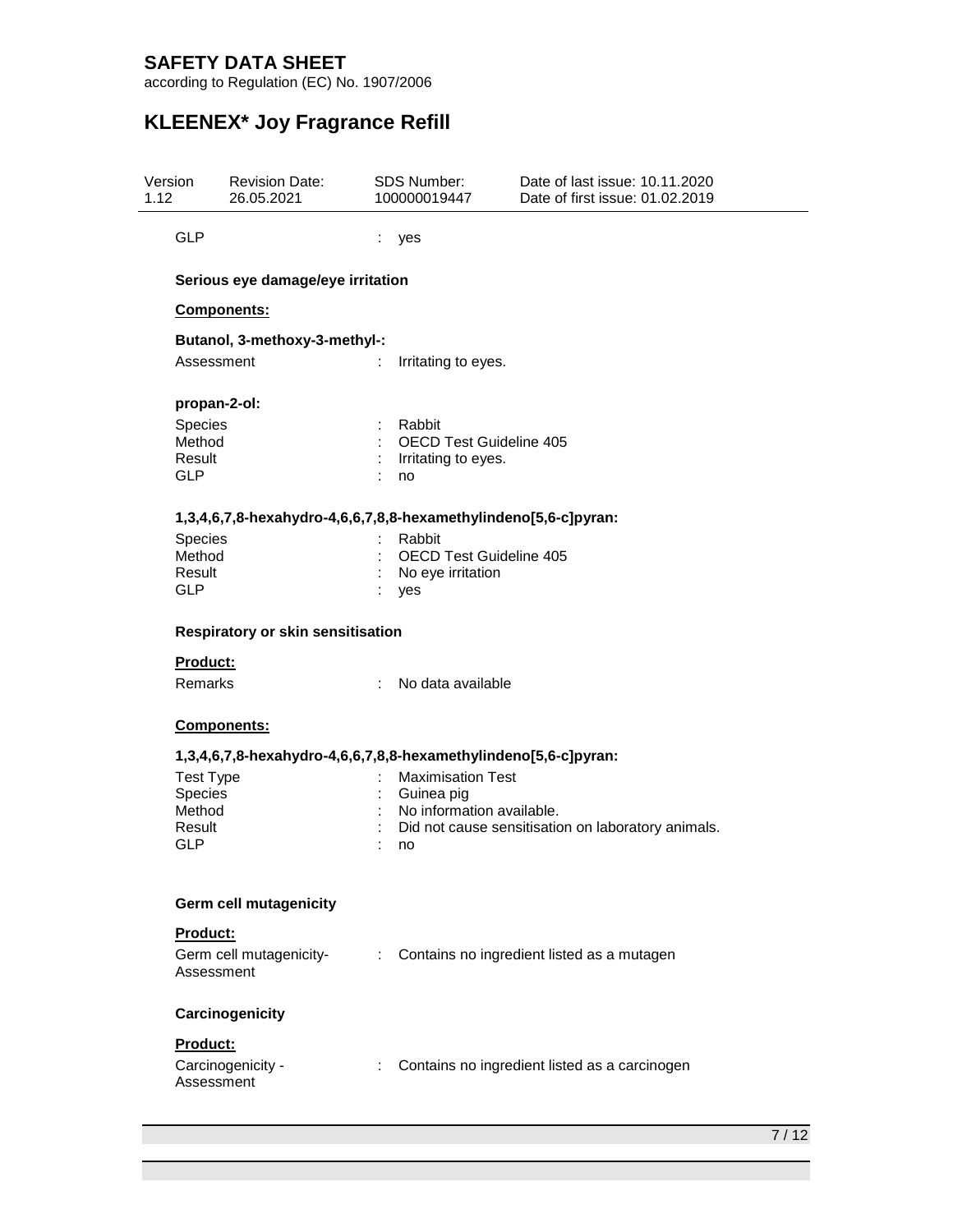according to Regulation (EC) No. 1907/2006

# **KLEENEX\* Joy Fragrance Refill**

| Version<br>1.12 |                 | <b>Revision Date:</b><br>26.05.2021 |    | SDS Number:<br>100000019447     | Date of last issue: 10.11.2020<br>Date of first issue: 01.02.2019                                                   |
|-----------------|-----------------|-------------------------------------|----|---------------------------------|---------------------------------------------------------------------------------------------------------------------|
|                 |                 | <b>Reproductive toxicity</b>        |    |                                 |                                                                                                                     |
|                 | <b>Product:</b> |                                     |    |                                 |                                                                                                                     |
|                 | Assessment      | Reproductive toxicity -             | ÷. |                                 | Contains no ingredient listed as toxic to reproduction                                                              |
|                 |                 | <b>STOT - single exposure</b>       |    |                                 |                                                                                                                     |
|                 | Product:        |                                     |    |                                 |                                                                                                                     |
|                 | Remarks         |                                     |    | No data available               |                                                                                                                     |
|                 |                 | <b>STOT - repeated exposure</b>     |    |                                 |                                                                                                                     |
|                 | <b>Product:</b> |                                     |    |                                 |                                                                                                                     |
|                 | Remarks         |                                     | ÷  | No data available               |                                                                                                                     |
|                 |                 | <b>Further information</b>          |    |                                 |                                                                                                                     |
|                 | Product:        |                                     |    |                                 |                                                                                                                     |
|                 | Remarks         |                                     |    | tiredness, nausea and vomiting. | Health injuries are not known or expected under normal use.<br>Symptoms of overexposure may be headache, dizziness, |

## **SECTION 12: Ecological information**

### **12.1 Toxicity**

| <b>Product:</b>                     |   |                                                                                                                                        |
|-------------------------------------|---|----------------------------------------------------------------------------------------------------------------------------------------|
| Toxicity to fish                    |   | Remarks: No information available.                                                                                                     |
| aquatic invertebrates               |   | Toxicity to daphnia and other : Remarks: No information available.                                                                     |
| Toxicity to algae/aquatic<br>plants |   | : Remarks: No information available.                                                                                                   |
| <b>Components:</b>                  |   |                                                                                                                                        |
| Butanol, 3-methoxy-3-methyl-:       |   |                                                                                                                                        |
| Toxicity to fish                    |   | LC50 (Oryzias latipes (Orange-red killifish)): $> 100$ mg/l<br>Exposure time: 96 h<br>Test Type: semi-static test                      |
| propan-2-ol:                        |   |                                                                                                                                        |
| Toxicity to fish                    | ÷ | LC50 (Pimephales promelas (fathead minnow)): 9,640 mg/l<br>End point: mortality<br>Exposure time: 96 h<br>Test Type: flow-through test |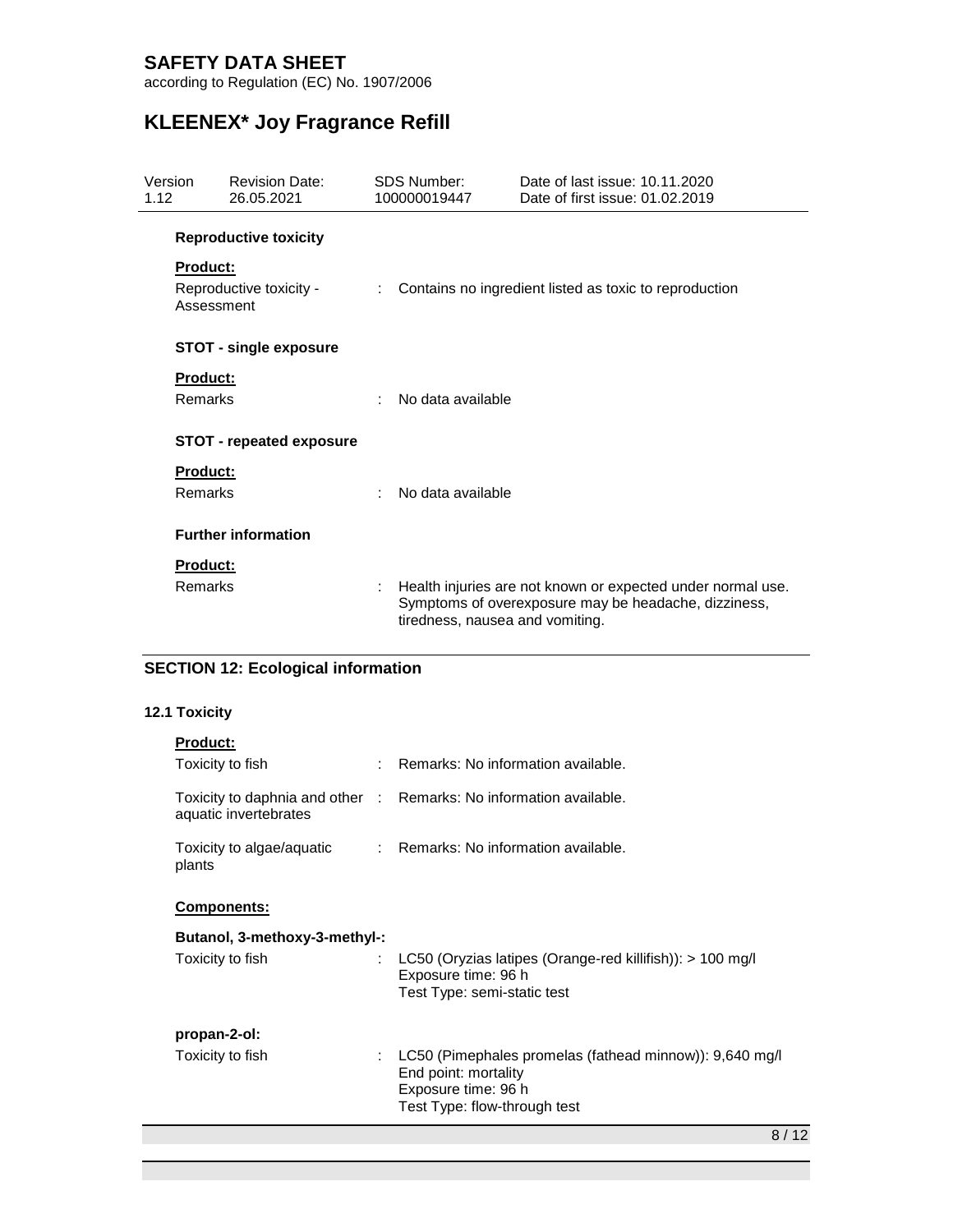according to Regulation (EC) No. 1907/2006

| Version<br>1.12 | <b>Revision Date:</b><br>26.05.2021                             | SDS Number:<br>100000019447                                                                                               | Date of last issue: 10.11.2020<br>Date of first issue: 01.02.2019                           |
|-----------------|-----------------------------------------------------------------|---------------------------------------------------------------------------------------------------------------------------|---------------------------------------------------------------------------------------------|
|                 |                                                                 | Analytical monitoring: yes<br>GLP: no                                                                                     | Method: OECD Test Guideline 203                                                             |
|                 |                                                                 | End point: mortality<br>Exposure time: 96 h<br>Test Type: flow-through test<br>Analytical monitoring: yes<br>GLP: no      | LC50 (Pimephales promelas (fathead minnow)): 10,000 mg/l<br>Method: OECD Test Guideline 203 |
|                 |                                                                 | Exposure time: 96 h<br>Test Type: flow-through test                                                                       | LC50 (Pimephales promelas (fathead minnow)): 9,640 mg/l                                     |
|                 |                                                                 | Exposure time: 96 h<br>Test Type: static test                                                                             | LC50 (Pimephales promelas (fathead minnow)): 11,130 mg/l                                    |
|                 |                                                                 | $\mu$ g/l<br>Exposure time: 96 h                                                                                          | LC50 (Lepomis macrochirus (Bluegill sunfish)): > 1,400,000                                  |
|                 | Toxicity to daphnia and other :<br>aquatic invertebrates        | Exposure time: 24 h<br>Test Type: static test<br>GLP: no                                                                  | EC50 (Daphnia magna (Water flea)): 9,714 mg/l<br>Method: OECD Test Guideline 202            |
|                 |                                                                 | Exposure time: 48 h                                                                                                       | EC50 (Daphnia magna (Water flea)): 13,299 mg/l                                              |
| plants          | Toxicity to algae/aquatic                                       | ÷<br>Exposure time: 168 h<br>Test Type: static test<br>Analytical monitoring: no<br>Method: See User Free Text<br>GLP: no | EC10 (Scenedesmus quadricauda (Green algae)): 1,800 mg/l<br>End point: See User Free Text   |
|                 |                                                                 | mg/l<br>Exposure time: 96 h                                                                                               | EC50 (Desmodesmus subspicatus (green algae)): > 1,000                                       |
|                 |                                                                 | mg/l<br>Exposure time: 72 h                                                                                               | EC50 (Desmodesmus subspicatus (green algae)): > 1,000                                       |
|                 | 1,3,4,6,7,8-hexahydro-4,6,6,7,8,8-hexamethylindeno[5,6-c]pyran: |                                                                                                                           |                                                                                             |
| plants          | Toxicity to algae/aquatic                                       | mg/l                                                                                                                      | EC50 (Pseudokirchneriella subcapitata (green algae)): 0.723                                 |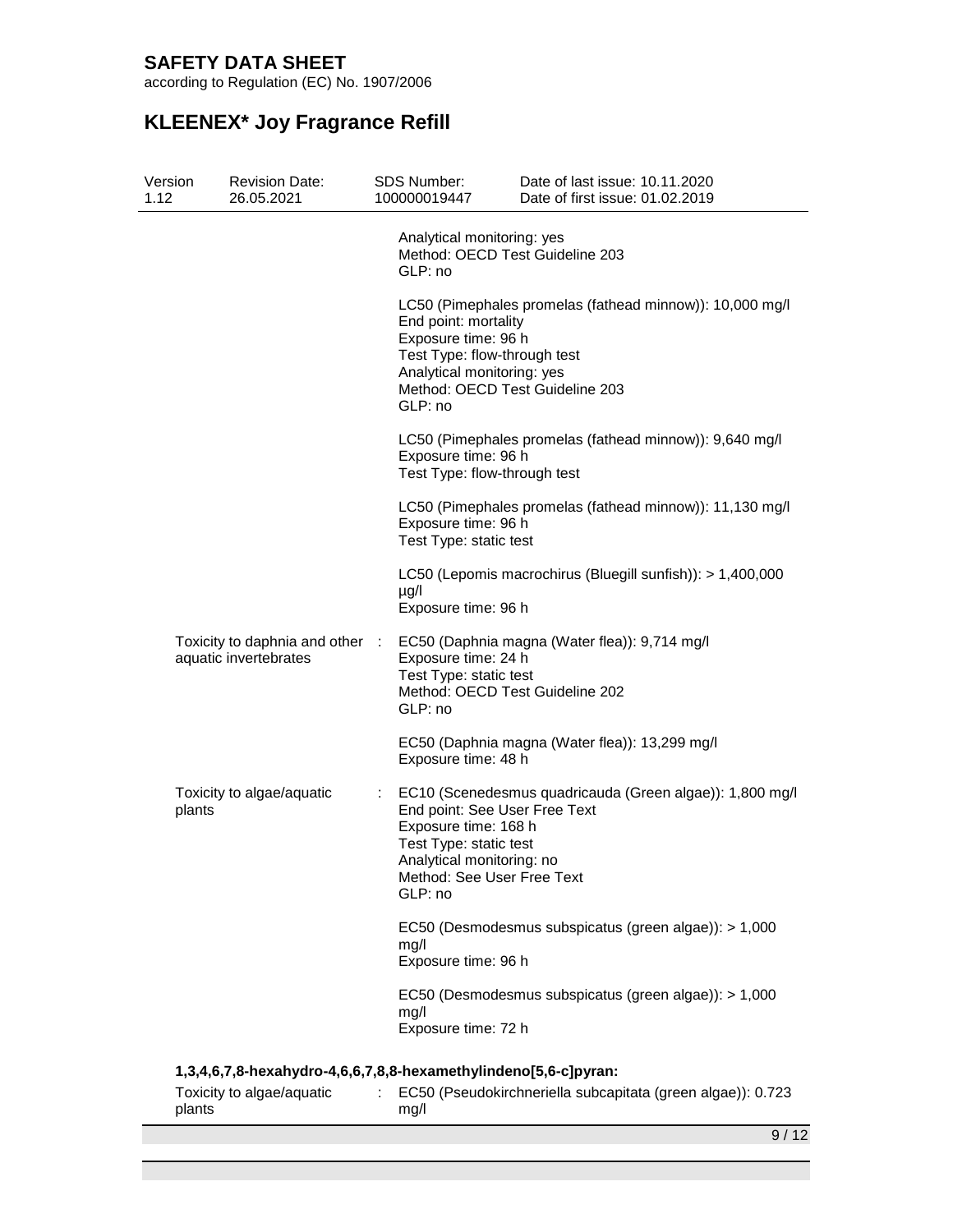according to Regulation (EC) No. 1907/2006

| Version<br>1.12 |                                                         | <b>Revision Date:</b><br>26.05.2021                                                          |                           | SDS Number:<br>100000019447                                                                  | Date of last issue: 10.11.2020<br>Date of first issue: 01.02.2019 |
|-----------------|---------------------------------------------------------|----------------------------------------------------------------------------------------------|---------------------------|----------------------------------------------------------------------------------------------|-------------------------------------------------------------------|
|                 |                                                         |                                                                                              |                           | Exposure time: 72 h<br>Test Type: static test<br>Method: OECD Test Guideline 201<br>GLP: yes |                                                                   |
|                 |                                                         | <b>Ecotoxicology Assessment</b><br>Chronic aquatic toxicity                                  | t.                        |                                                                                              | Very toxic to aquatic life with long lasting effects.             |
|                 |                                                         | 12.2 Persistence and degradability                                                           |                           |                                                                                              |                                                                   |
|                 | Product:                                                | Biodegradability                                                                             |                           | : Remarks: No information available.                                                         |                                                                   |
|                 | Components:                                             |                                                                                              |                           |                                                                                              |                                                                   |
|                 |                                                         | 1,3,4,6,7,8-hexahydro-4,6,6,7,8,8-hexamethylindeno[5,6-c]pyran:<br>Biodegradability          | $\mathbb{R}^{\mathbb{Z}}$ | Result: Not biodegradable                                                                    |                                                                   |
|                 |                                                         |                                                                                              |                           |                                                                                              |                                                                   |
|                 |                                                         | 12.3 Bioaccumulative potential                                                               |                           |                                                                                              |                                                                   |
|                 | Product:                                                | <b>Bioaccumulation</b>                                                                       |                           | : Remarks: Does not bioaccumulate.                                                           |                                                                   |
|                 | Components:                                             |                                                                                              |                           |                                                                                              |                                                                   |
|                 | octanol/water                                           | 1,3,4,6,7,8-hexahydro-4,6,6,7,8,8-hexamethylindeno[5,6-c]pyran:<br>Partition coefficient: n- | t.                        | log Pow: 5.3                                                                                 |                                                                   |
|                 |                                                         | 12.4 Mobility in soil                                                                        |                           |                                                                                              |                                                                   |
|                 | Product:<br>Mobility                                    |                                                                                              |                           | Remarks: No information available.                                                           |                                                                   |
|                 | 12.5 Results of PBT and vPvB assessment<br>Not relevant |                                                                                              |                           |                                                                                              |                                                                   |
|                 |                                                         | 12.6 Other adverse effects                                                                   |                           |                                                                                              |                                                                   |
|                 | Product:<br>information                                 | Additional ecological                                                                        |                           |                                                                                              | : There is no data available for this product.                    |
|                 |                                                         | <b>SECTION 13: Disposal considerations</b>                                                   |                           |                                                                                              |                                                                   |
|                 |                                                         | 13.1 Waste treatment methods                                                                 |                           |                                                                                              |                                                                   |
|                 | Product                                                 |                                                                                              |                           |                                                                                              | Dispose of in accordance with local regulations.                  |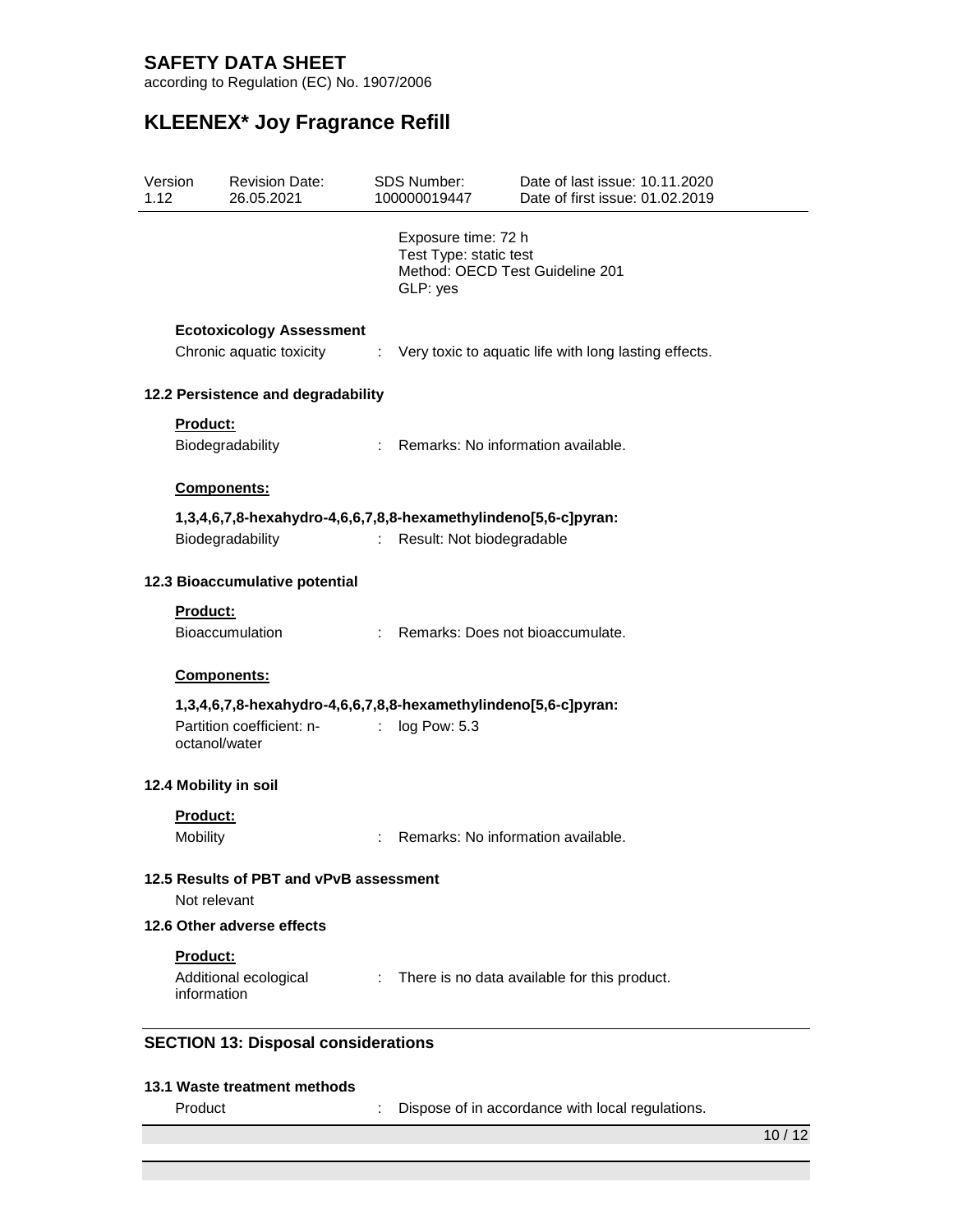according to Regulation (EC) No. 1907/2006

# **KLEENEX\* Joy Fragrance Refill**

| Version | <b>Revision Date:</b> | SDS Number:  | Date of last issue: 10.11.2020  |
|---------|-----------------------|--------------|---------------------------------|
| 1.12    | 26.05.2021            | 100000019447 | Date of first issue: 01.02.2019 |

Contaminated packaging : Dispose of as unused product. Do not re-use empty containers.

### **SECTION 14: Transport information**

#### **14.1 UN number**

Not regulated as a dangerous good

**14.2 UN proper shipping name**

Not regulated as a dangerous good

#### **14.3 Transport hazard class(es)**

Not regulated as a dangerous good

#### **14.4 Packing group**

Not regulated as a dangerous good

#### **14.5 Environmental hazards**

Not regulated as a dangerous good

- **14.6 Special precautions for user** Not applicable
- **14.7 Transport in bulk according to Annex II of Marpol and the IBC Code**

Not applicable for product as supplied.

### **SECTION 15: Regulatory information**

#### **15.1 Safety, health and environmental regulations/legislation specific for the substance or mixture**

#### **15.2 Chemical safety assessment**

### **SECTION 16: Other information**

#### **Full text of H-Statements**

| H <sub>225</sub><br>H <sub>3</sub> 19<br>H336 | Highly flammable liquid and vapour.<br>Causes serious eye irritation.<br>May cause drowsiness or dizziness. |
|-----------------------------------------------|-------------------------------------------------------------------------------------------------------------|
| <b>Full text of other abbreviations</b>       |                                                                                                             |
| Eye Irrit.                                    | Eye irritation                                                                                              |
| Flam. Liq.                                    | Flammable liquids                                                                                           |
| STOT SE                                       | Specific target organ toxicity - single exposure                                                            |
| GB EH40                                       | UK. EH40 WEL - Workplace Exposure Limits                                                                    |
| GB EH40 / TWA                                 | Long-term exposure limit (8-hour TWA reference period)                                                      |
| GB EH40 / STEL                                | Short-term exposure limit (15-minute reference period)                                                      |

ADN - European Agreement concerning the International Carriage of Dangerous Goods by Inland Waterways; ADR - European Agreement concerning the International Carriage of Dangerous